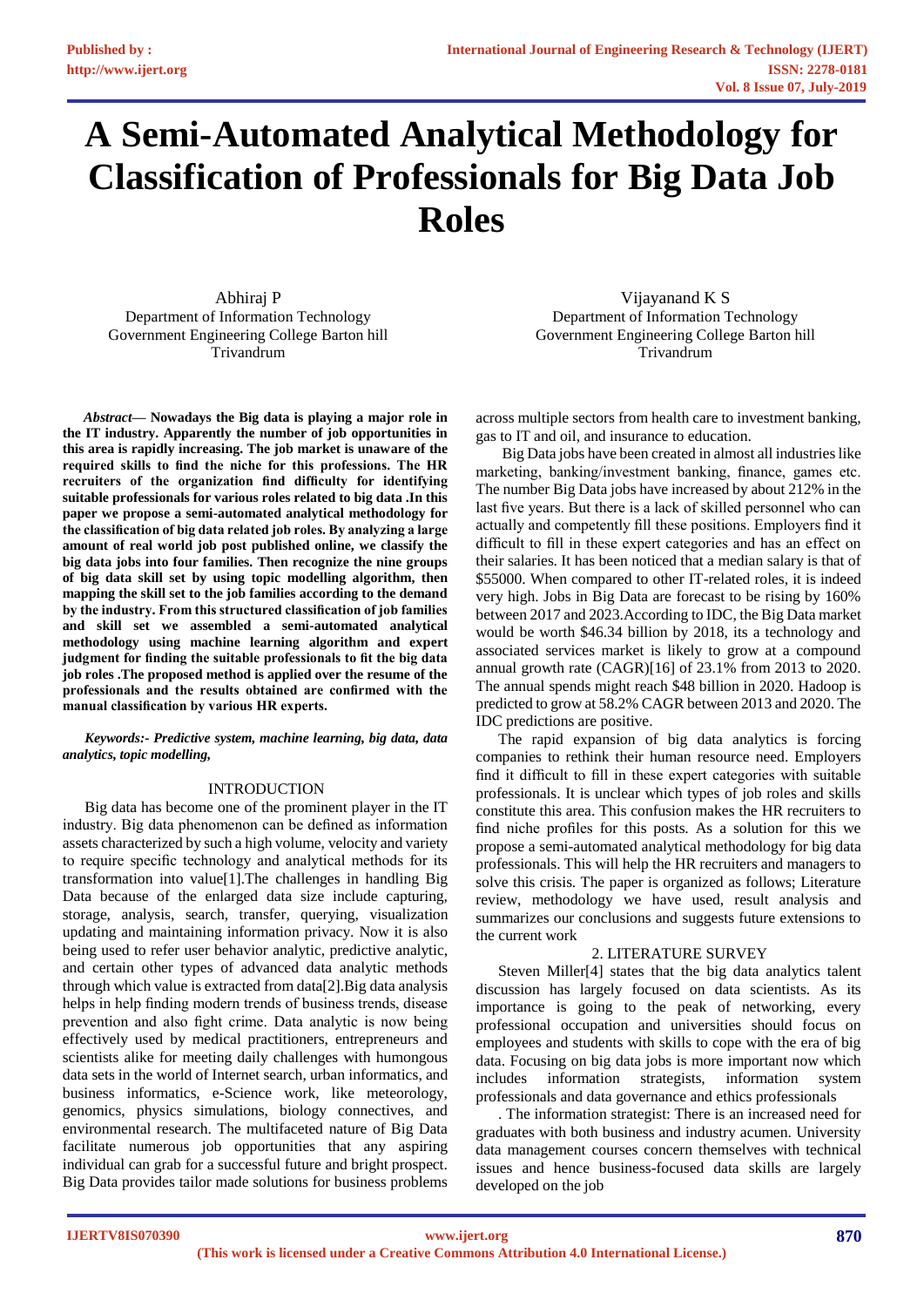Big data information systems professionals: Information systems curricular need to evolve quickly to better prepare students for the emerging jobs of data professionals and roles

Data governance and ethics professionals: Data governance and data ethics have their less importance like they are offered to students as elective courses or are not been fully developed by universities.

Provost, F., Fawcett,[3] in their work states that what exactly data science is as it is umbrella term comprising all data science jobs . The importance of data science and data scientists is rapidly increasing and hence its principles should be discussed explicitly in order to realize the real potential of data science

Brynjolfsson, E., Hitt, L, M., Kim, [5] H.H in their work states that how the data driven decision making impact on firms aspect. The effect of data driven decision making on the productivity do not appear to be due to reverse causality which is found through instrumental variable Some of the most interesting Big Data roles according to Digividya[2] are s methods and our results provide some of the first large scale data on the direct connection between data-driven decision making and firm performance

Some of the most interesting Big Data roles according to Digividya [2] are

Data analyst: They are typical problem solvers and they analyze various data systems, create programmed systems for information retrieval from a database and compile reports

Database administrator: They manage the daily functioning of a database which includes controlling modifications and updates, maintaining backups and making sure that the database remains stable.

Data scientist: They needs to dive into raw data, in-depth analysis and presentation of findings to the business leaders for the latter to make smart decisions for achieving business goals.

Data architect: They create data workflows; design and test new database prototype sand also makes database solutions from business directives base manager: They are able to lead data items, maintain an entire database environment and also the standard management duties of managing people and departmental budget. Big data engineer: They need to stalwart communicators who not only understand the major goals of the company but also use data to achieve these goals. The mediate between data scientists and business executives so that they help the engineering team in processing data to meet business goals, evaluate new data sources and handle copious amounts of raw data. Baojan Ma, Nan Zhang, Guannan Liu, Liangqiang Li, Hua Yuan[6] stated in their work Semantic search for public opinions on urban affairs, a probabilistic topic modeling based approach used similar classification criteria that needed for this work. In order to search for relevant public opinions among unwanted ones, the office can conduct keywords rather than are analyzed with the presence matrix and suitable professionals are predicted.

# 3.1 Data set gathering

By analyzing a various job site across worldwide web, from https://www.dice.com an American based job portal retrieved the job post and the skillsets. Unlike from other web portals dice organize the job post with the rear roles are organized in alphabetic order .It will also have better With the help of the

manual read or summarizing retrieved results through Latant Dirichlet Allocation (LDA) where prepossessing subject clustering for the comment data is done based on a probabilistic topic modeling approach while a semantic search tool is not yet routinely employed in various departments, the users are more satisfied with this SS-LDA method. Sergio Moro, Paulo Cortez, Paulo Rita[7] have used a text mining approach using LDA in their works, which resulted in several topics grouping articles in which each of those topics are characterized by three most relevant terms. The intrinsic limitations of clustering algorithms such as LDA have lead efforts toward validating the hypotheses for relations between the several terms and corresponding trends

SeanGerrish,ChongWang,DavidM,Blei[8]state that Probabilistic topic models are a popular tool for the unsupervised analysis of text, providing both a predictive model of future text and a latent topic representation of the corpus where the latent space is used to check models, summarize corpus and guide exploration of its contents. New quantitative methods for measuring semantic meaning in inferred topics are presented in this paper. The measures we develop here have a possibility of being incorporate with human judgments into the model-learning framework or creating a computational proxy that simulates human judgments

Ingo Feinerer, Kurt Hornik, David Meyer[9], is analyzing the R infrastructure and its usage in text mining which is widely used discipline utilizing statistical and machine learning methods. We presents the tm package for this text mining within R techniques for count-based analysis method, text clustering, text classification and string kernels and also interfacing with other open source toolkits like Weka or open NLP into the available technology in R, offering further methods for tokenization, stemming, sentence detection and part of speech tagging. Thinking on integrating tm with lsa package, we are working on memory-efficient clustering techniques in R to handle highly dimensional sparse matrices as found in larger text mining case studies. tm will be among the first to take advantage of new technology as researches are going on in analyzing large data sets by using sparse data structures.

### 3 METHODOLOGY

Predictive system for getting suitable human resource for big data professionals is done through the following steps by combining a series of existing analytical practices .First we have to gather the data set of substantial amount of related on line job posts, by means of web scraping techniques. Second, we will define the job families by expert judgment. Third, by applying suitable topic modeling algorithm relevant skill set is identified Fourth, mapping of skill set to job families and a presence matrix is formed. Finally resume of the professionals Spider a web scraping tool retrieved the data from the website. WebCrawlers can automatically retrieve information and store in the desired locations [10].22000+ online post where retrieved by web crawlers. The data pre-processing has to be done in this data set. Tokenization in which punctuation are removed and text are split in simple sentences then to words. All are been converted to lowercase. Stop words are removed. Unlike from other data preprocessing the words with less than 3 letters are not removed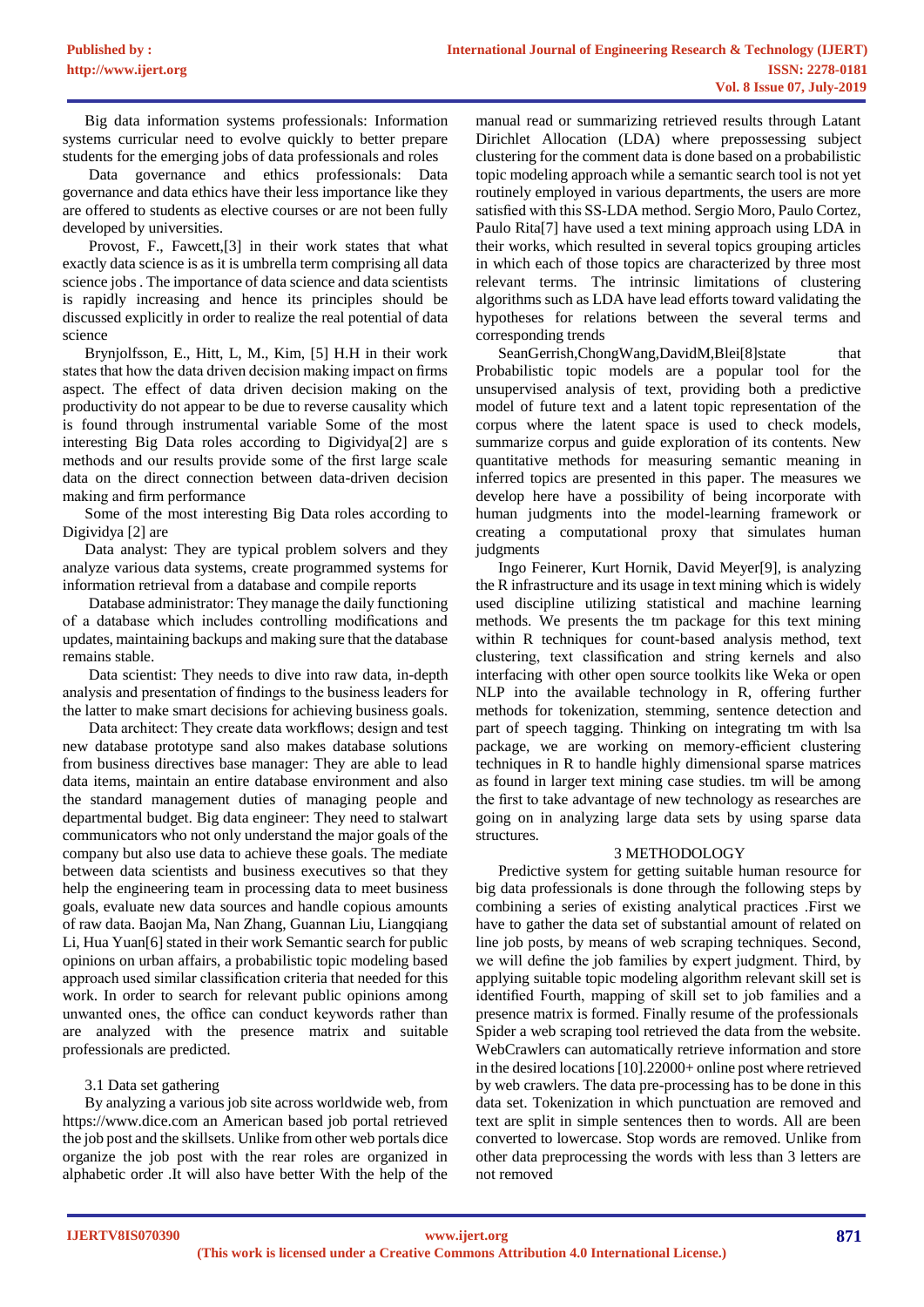### 3.2 JOB FAMILY IDENTIFICATION

Analyzing the data set with the help of literature discussed in previous section classified the job post into 4 families. Defining the job families in the way that they are nonambiguous in nature. Job post descriptions are retrieved from the data and classified by expert judgment .The four job families are;

1. Business Analyst (Project Manager, Business Analyst, Product Manager, Program Manager)

2. Data Scientist (Data Engineer Data Scientist, Data Analyst, Data Consultant)

3. Developer (Software Engineer, Java Developer, Hadoop Developer, Software Developer)

4. Engineer (Data Architect, DevOps Engineer, Solution Architect, Systems Engineer

With the help of expert analyzing the job post from the data and are included in the four families and job descriptions are retrieved

# 3.3 SKILL SET CLASSIFICATION

From the data set the job skills are gathered. The skills are to be clustered for the homogeneous families' .Forming a number of skill set that compress of a number of skills. The skills are to be clustered into skill sets in a way that multiple skillset are to be required for a single job role and the skill set comprises of different skills in different proportion. Also, one skill may or may not be in multiple skill set .Hierarchical clustering algorithms and traditional algorithms like K means cannot be applied.[11]With help of literature in chapter 2.2 and 2.3 algorithm is confirmed. Topic modelling algorithm can be used in this context which uses mixed membership models. To identify various skill sets within job posts, we decided to adopt the mixed-membership model Latent Dirichlet Allocation, LDA (12)

# 3.3.1 LDA

LDA is a statistical model of document collections that tries to capture the intuition that documents exhibit multiple topics and it is most easily described by its generative process, the imaginary random process by which the model assumes the documents arose.[13]

| Cloud computing   | Software engineering Networking |             | Database    | <b>Business Impact Analytical skills</b> |              | Logical    | Architect    | <b>Programming skills</b> |
|-------------------|---------------------------------|-------------|-------------|------------------------------------------|--------------|------------|--------------|---------------------------|
| 1 openstack       | seo                             | verif       | pisgi       | visualforc                               | analyst      | demand     | design       | manag                     |
| 2 amazon          | adob                            | leader      | remedi      | market                                   | model        | python     | sybas        | develop                   |
| 3 service         | agil                            | center      | mongo       | ecommerc                                 | methodoloies | java       | technical    | sql                       |
| 4 data            | build                           | backbone    | program     | pm                                       | statical     | current    | objective    | project                   |
| 5 socket          | methologies                     | ccnp        | bigdata     | leader                                   | solid        | solv       | need         | data                      |
| 6 cloudwatch      | plan                            | cisco       | oracle      | managemnt                                | invest       | logist     | page         | java                      |
| 7 transport       | microstrategi                   | ts          | solari      | consult                                  | ibm          | cleranc    | intermedi    | javascript                |
| 8 platform        | selenium                        | work        | strategy    | oltp                                     | cycl         | javascript | javascript   | experi                    |
| 9 wms             | sdic                            | ccna        | sql         | ba                                       | windchil     | case       | mirror       | test                      |
| 10 python         | algorith,                       | multithread | ada         | relev                                    | exist        | nodej      | token        | c                         |
| 11 software       | hardwar                         | mssa        | industri    | ccar                                     | tsal         | campaign   | drool        | python                    |
| 12 product        | protocol                        | luat        | pivot       | appli                                    | mes          | setup      | integr       | network                   |
| 13 storage        | inventori                       | net         | indesign    | bpm                                      | luml         | layer      | javascript", | servic                    |
| 14 load           | ba                              | ibm         | informatica | olap                                     | design       | instruct   | emc          | perl                      |
| 15 clariti        | nodej                           | pmo         | ba          | ba                                       | initio       | consol     | webspher     | html                      |
| 16 cisco          | uat                             | macro       | programm    | soa                                      | oim          | cucumb     | knowledg",   | web                       |
| 17 puppet         | cms                             | peoplesoft  | sun         | methodolog                               | biztalk      | desir      | symantec     | engin                     |
| 18 salesforc      | presal                          | solut       | similar     | studio                                   | mgmt         | catalyst   | key          | linux                     |
|                   |                                 |             |             |                                          |              |            |              |                           |
| 19 Infrastructure | openrail                        | server      | gxp         | pm                                       | nas          | servlet    | ood          | server                    |
| 20 architect      | content                         | enterprise  | element     | quantit                                  | investig     | c          | local        | softwar                   |

Figure 1: Classification of skill set

The two-stage process in which the topic model is generated are:

• p(t|d) is the probability distribution of topics in documents

- $\cdot$  p(w|t) is the probability distribution of words in topics
- Probability of a word given document [14]

 $p(w|d) = \sum_{t} p(w \vee d)p(t \vee d)$  (1)

LDA is uploaded over the data set, where k value is taken as 9 and number of skill per skill set as 20.

# 3.4 PRESCENCE MATRIX FORMATION BY MAPPING OF SKILL SETS BY JOB FAMILY.

A matrix shows the presence of elements in the relevant rows is formed by the analytical mapping between the descriptions about the job families discussed in the above Sections withe the output of LDA Fig 1.Using the analytical

functions [15] in R the matrix is formed and table 1 shows the matrix. It provide a structural classification for the big data job roles

#### 3.5 RESUME MAPPING OF PROFESSIONALS

Resumes of the professionals are then mapped with the structured classification of the job roles and skills using the analytical functions in R. The skill set of the professionals are needed and it is mapped with the LDA output fig.1 and results are formed. The mapping result is taken for analysis. The result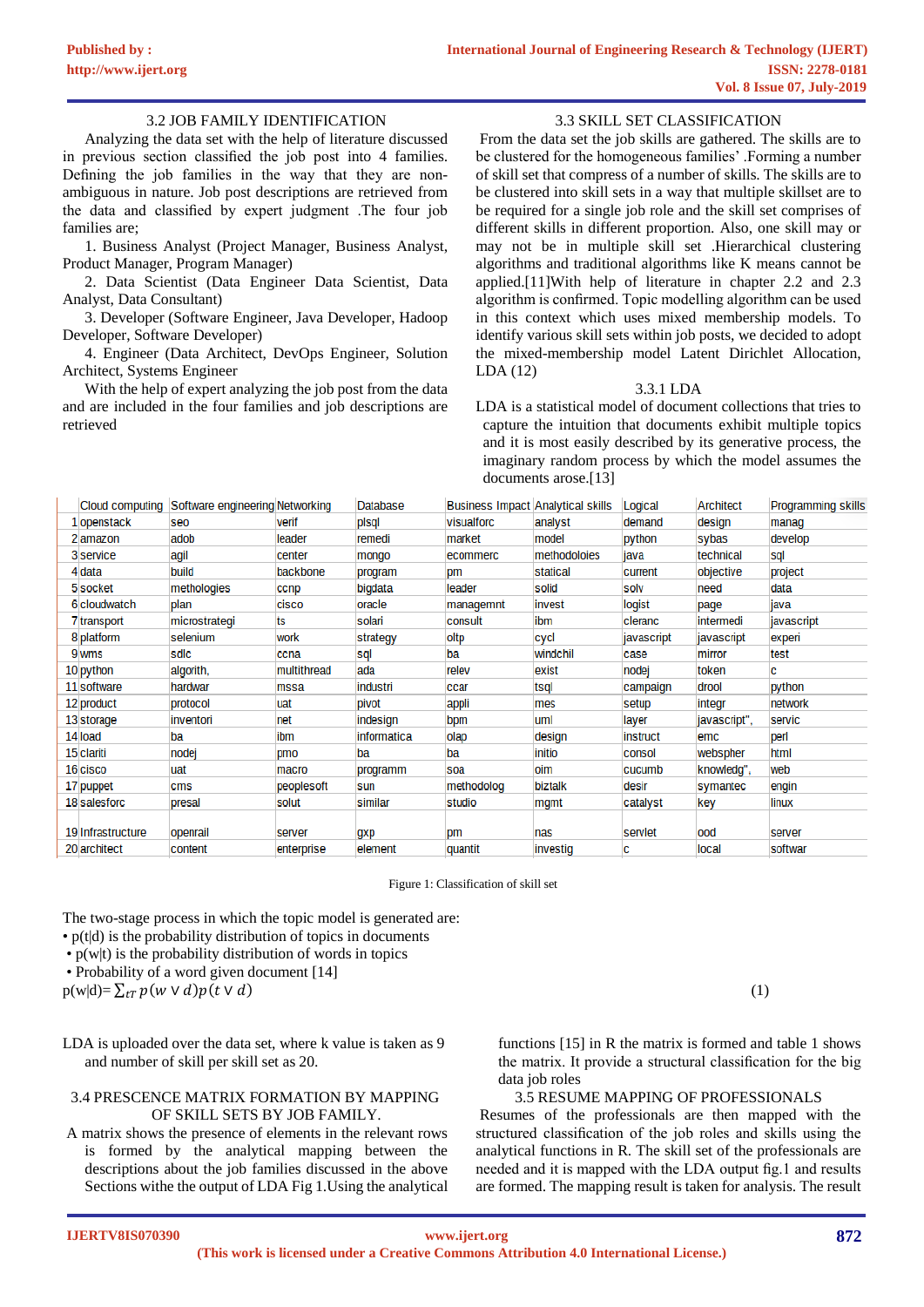of the mapping can take and to be analyzed niche persons for the post can be found.

# 4 RESULT ANALYSIS

The result will give an idea about the skills needed for the job and how much the skills in the profile matches with the required skills .Human resource recruiters will find easy with the structured classification to recruit the suitable one.

About 300 resumes of various professionals are used in the system and result are analyzed .For each resume the system will generate the presence matrix. Each matrix will show about the skill sets that the professionals possess. Table 2 shows the result of four candidates resume mapping result .As per the expert judgment candidate 1 is suitable for business analyze Figure 2 shows the graphical representation of business analyst and candidate 1 to the skill sets .Both look similar so it can be

predicted that candidate 1 is business analyst. Similarly the other resumes are mapped and the result with the expert judgment is analyzed

Precision and recall values of the system is analyzed and is recorded as.

- Precision  $= 0.91$ .
- Recall  $= 0.91$
- F1 Score  $= 0.9$
- Accuracy  $= 0.93$

with result in table 1 .Comparing the mapping result of the both Result are analyzed separately for each job families and accuracy, precision ,f1 score and recall is recorded in table 2

|  | Table 1: Job Families with Skill Set |  |  |
|--|--------------------------------------|--|--|
|  |                                      |  |  |

|                 | Cloud | Software | Network | DB | <b>Business</b><br>Impact | Analytic | Logic | Architecture | Programing |
|-----------------|-------|----------|---------|----|---------------------------|----------|-------|--------------|------------|
| <b>Business</b> |       |          |         |    | ∸                         |          |       |              |            |
| Analyst         |       |          |         |    |                           |          |       |              |            |
| Data Scientist  |       |          |         |    |                           |          |       |              |            |
| Data            |       |          |         |    |                           |          |       |              |            |
| Developer       |       |          |         |    |                           |          |       |              |            |
| Data Engineer   |       |          |         |    |                           |          |       |              |            |

| Table 2: Result of each job family |  |
|------------------------------------|--|
|------------------------------------|--|

|                         | Precision | Recall | F1 score | Accuracy |
|-------------------------|-----------|--------|----------|----------|
| <b>Business Analyst</b> |           |        |          |          |
| Data Scientist          | 0.8       |        | .88      | .92      |
| Data Developer          | 0.75      | 0.75   | 0.75     | 0.84     |
|                         |           |        |          |          |
| Data Engineer           | 0.8       | 0.8    | 0.8      | 0.85     |



Figure 2: candidate 1 and business analyst

# 5 CONCLUSION AND FUTURE SCOPE

In this paper we assembled a semi-automated analytical process for classification of big data professionals .It will provide answer to managers on which new talent they need for the firm .It will also help to provide a knowledge regarding the upgrading of the skills of their current human resource .Functional managers can use our results to build more meaningful and structured job descriptions for hiring Provide useful guidance to educational institutions. This system will provide clarity upon the features of job roles. Regardless of intuition managers and HR recruiters can obtain experts for the profession. Job seekers will get clear idea regarding their skills upon the market needs. By changing the data set it can be implemented in various Fields such as syllabus framing for universities, training for professional with in the rm, prediction for other job posts. Accuracy of the system can be improved by enlarging data set. Instead of LDA deep learning algorithms may be implemented to improve precision values